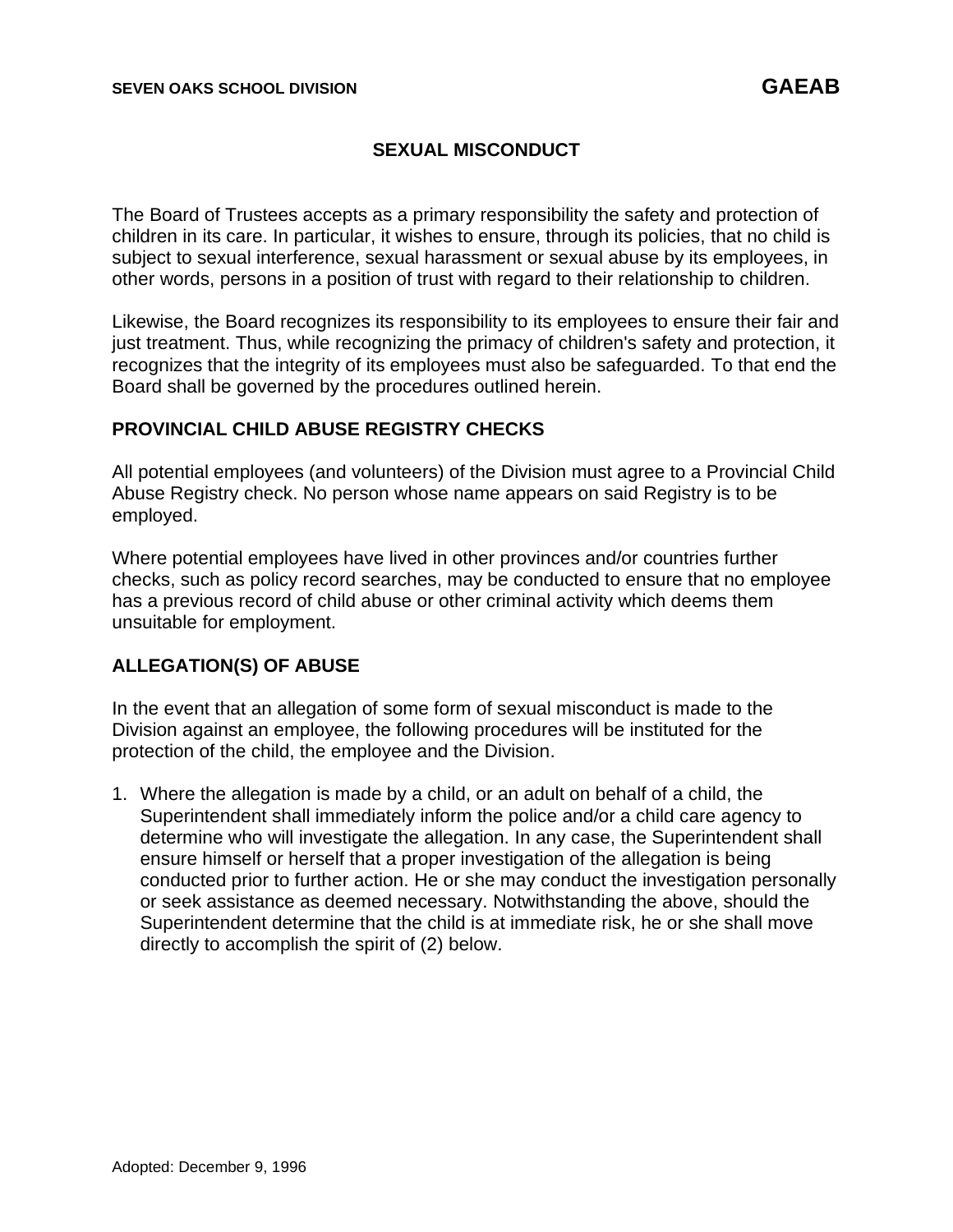- 2. Where the allegation is made by a child care agency or a law enforcement agency or where the Superintendent's own investigation suggests possible cause, the Superintendent shall immediately take the following steps, all of which must proceed, where possible, in the presence of an advocate of the employee concerned:
	- The employee is advised that an allegation has been brought forward.
	- **•** The employee is removed from the situation pending further investigation. In consultation with the employee this can be accomplished by:
		- Employee request for personal leave at no loss of pay.
		- Suspension with pay.
		- Reassignment to a non-contact position where possible.
- 3. Where the Superintendent upon investigation, deems the allegation to be unsubstantiated, no action shall be taken against the employee.
- 4. Where a police investigation is being conducted, the Division may choose to conduct its own investigation concurrently. Such action shall only be taken following prior collaboration with the police involved to ensure that no investigation being carried out by the police is compromised by the internal investigation.
- 5. Where a police investigation results in formal charges being brought against the employee, such employee may be suspended without pay pending court disposition of the case.
- 6. Where the employee is found guilty of the aforementioned charge in a court of law, the termination of employment shall be recommended by the Superintendent according to legal provisions governing the termination of said employment. For example, in the case of teachers, termination of employment shall proceed according to Section 92 of The Public Schools Act.
- 7. Notwithstanding any action by the police and/or the court system, the Division may, based on the finding of its own investigation:
	- Discipline the employee subject to discipline and grievance provisions.
	- **EXECT** Terminate the employee's employment subject to the legal provisions governing the termination of said employment.
	- Reinstate the employee to his or her previous position or to comparable position.
- 8. Where an employee is found not guilty or where charges are dropped or stayed in a court of law, and/or the Division's investigation shows no cause for further action, the